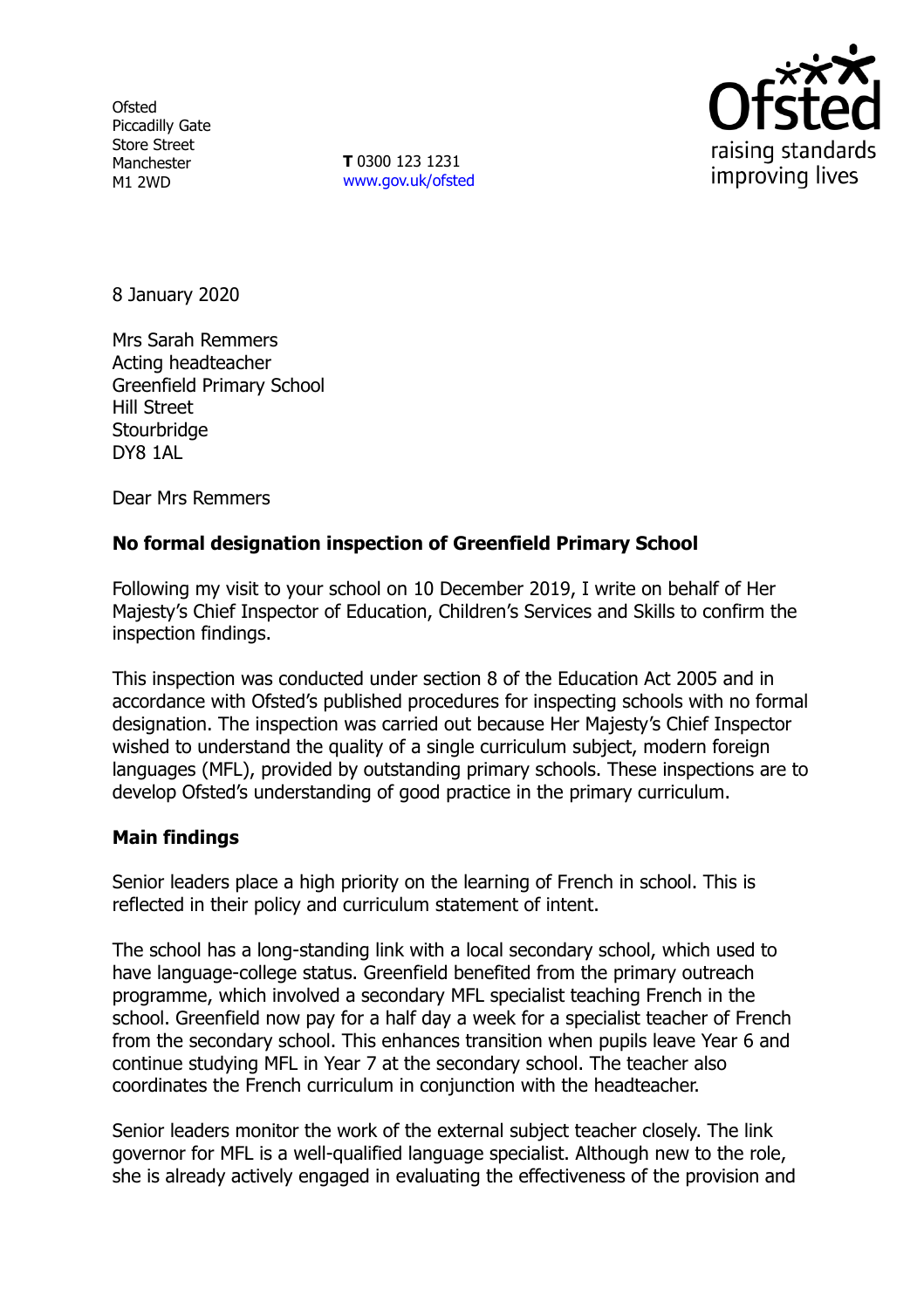

reporting to senior leaders and other governors. Consequently, leaders and governors are aware of the strengths and areas for development in the subject.

MFL is prominent on the timetable so that it is taught every week in key stage 2. Teaching of French in Years 5 and 6 alternates every half-term. Leaders have not yet considered the impact of alternating French teaching between Year 5 and Year 6 every half-term.

The curriculum is planned sequentially to help pupils learn and remember more and apply their previous learning to new topics. In number, for example, pupils build their knowledge of number from one to 10 in Years 3 and 4. They learn 10 to 20 in Year 5 and 21 to 31 in Year 6. Higher- and middle-attaining pupils could count confidently with the inspector, including those in Year 6 who had not studied French since half-term. However, low-attaining pupils in Years 5 and 6 could not attempt any counting. Despite this, they had moved to learning higher numbers in Years 5 and 6 before they were secure in counting one to 10.

The school is highly inclusive. It ensures that all pupils in key stage two participate in French lessons regularly. This includes those pupils with special educational needs and/or disabilities (SEND) and pupils for whom English is an additional language. Where necessary, the curriculum is adapted to provide greater access to work.

Curriculum planning is closely aligned with the National Curriculum programme of study in key stage 2. This includes the ability to 'write phrases from memory and adapt these to create new sentences, to express ideas clearly'. The school's curriculum planning also states that in writing, pupils will progress from words and familiar phrases in Year 3 to writing a short paragraph in Year 6. Older pupils, including low-attaining pupils and those with SEND, demonstrate writing skills that range from single words to extended paragraphs. Pupils in Year 5, including those who were low attaining or with SEND, were able to write recognisable words with some accuracy. Pupils in Year 6, including those for whom English is an additional language and those with SEND, could write in full sentences.

Leaders say they do not place as much emphasis on writing as listening, speaking and reading. Their rationale was that they did not want pupils to lose their enthusiasm and motivation for the language if they struggled with writing. This was reflected in planning documents, including the curriculum rationale statement, where writing was omitted. Written work is completed on mini whiteboards, and is then erased, or on paper which the pupils take home. Pupils spoken to said they do not do much writing in lessons.

The school's information about the French curriculum on their website does not include any detail of what pupils will learn in each year group, as required by the DfE. It simply states that pupils in Years 3 to 6 will learn French.

Phonics is integrated as part of teaching French reading. Pupils start by hearing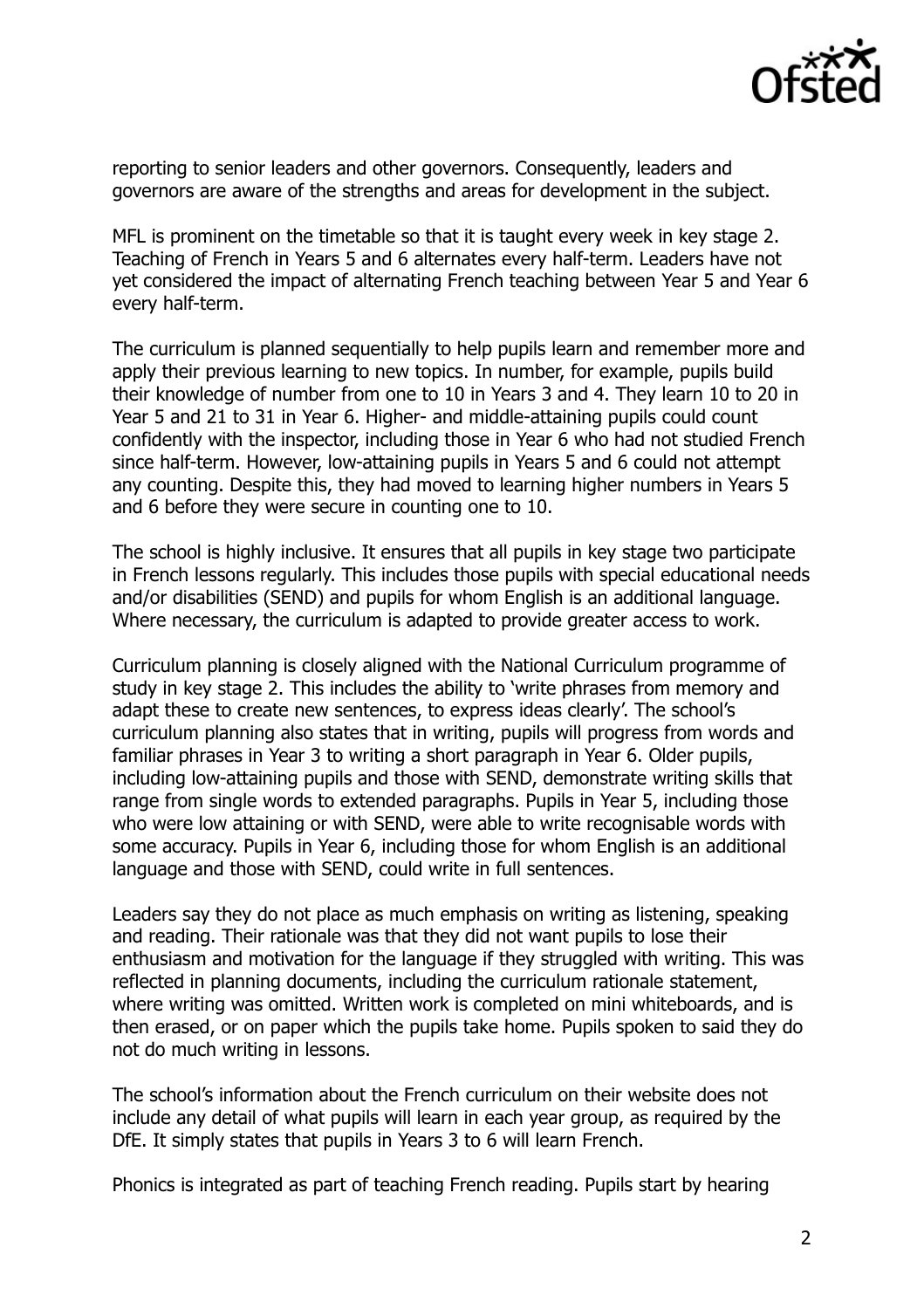

sounds, then sounding them out to build up words and then writing them. Pupils do not have books to read that match the letters and sounds they know. Instead text extracts are incorporated into lessons for pupils to read. This supports them well with their reading.

Class teachers stay in lessons to observe the specialist teaching French. This supports their own understanding of the subject and knowledge of how to teach a modern foreign language. Teachers feel confident that they could now teach French themselves. However, to date, class teachers have not had any practical experience of teaching a lesson or part of a lesson themselves. Leaders have already started to consider succession planning and have identified a potential MFL leader from within their own staff.

Although French is the only language taught in school, there is a strong culture of respect for those pupils who can speak another language at home. The teaching of French has also raised the profile of other languages that pupils know. Pupils appreciate how much their languages are valued. Pupils said they enjoy learning French, and this was evident in the lesson visited.

Leaders' consideration of how assessment can be used to track pupils' progress in French over time is at an early stage of development. Currently, the French teacher retains much of the information on pupils' achievement and does not record this for leaders to track. Pupils spoken to could not say how they were doing in French, other than from their end of term comments, which 'sometimes refer to French'. Leaders acknowledged that the comments in reports and the judgements on attainment are not based on any assessment evidence.

Links between French and other subjects are underdeveloped. The school's MFL policy states that pupils will research other French-speaking countries and learn about French customs and traditions in other subjects. Pupils spoken to could not say where French is spoken in the wider world beyond France. There were a few instances of links with French in other subjects, such as songs in music and in a Year 6 English text set in Paris, but overall this was limited. Pupils had enjoyed wider enrichment experiences such as 'mardi gras' and croissant tasting. They said that teachers sometimes take the register in French.

### **Evidence**

During my visit, I looked at your curriculum provision for French. I met with you and your two acting deputy headteachers. I met the specialist French teacher from a local secondary school, who teaches French one morning a week. She coordinates the subject in conjunction with you and teaches French throughout key stage two. I visited one Year 5 lesson, jointly with you, and looked at records of lesson visits conducted by leaders. I spoke to a group of pupils. I met three class teachers from Years 3 to 6. I met the link governor for MFL, who took up the role in September 2019. I looked at the school's MFL policy, curriculum rationale statement, and